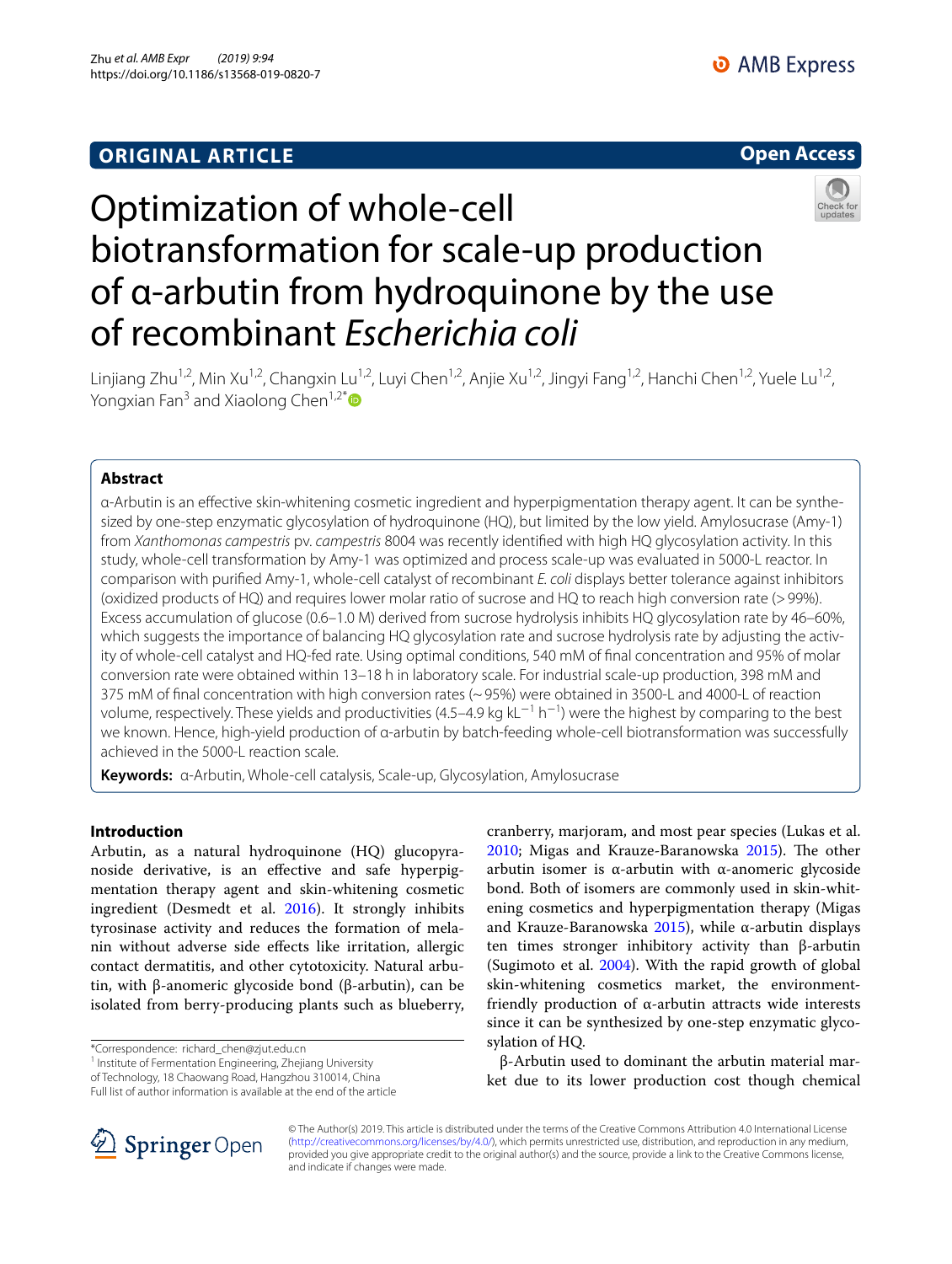synthesis than α-arbutin. However, the drawbacks of chemical synthesis are obvious such as labor-intensive activation, protection procedures, low overall yields and a large amount of waste (Desmet et al. [2012\)](#page-8-4). α-Arbutin has been reported to be synthesized by environment-friendly one-step enzymatic transformation since 1990s (Seo et al. [2012](#page-8-5); Zhu et al. [2018\)](#page-8-6), but industrial production was limited by the low yield. α-Amylase was frstly reported with HQ glycosylation activity for α-arbutin production but with a low conversion rate of 32%, besides, the products were the mixture of α-arbutin and hydroquinone oligoglucosides (Nishimura et al. [1994\)](#page-8-7). It was later reported that α-amylase could obtain a high concentration (>100  $g/L$  of  $\alpha$ -arbutin), displaying a great potential for industrial production (Kazuhisha et al. [2007](#page-8-8)). Subsequently, sucrose phosphorylase from *Leuconostoc mesenteroides* and α-glucosidase from *Xanthomonas campestris* were reported with a higher molar conversion rate of 60% and 93%, respectively, but only a low concentration of α-arbutin ( $\sim$  10 g/L) was obtained (Kitao and Sekine [1994;](#page-8-9) Kurosu et al. [2002;](#page-8-10) Sato et al. [2012](#page-8-11)). In recent years, various enzymes were newly identifed with HQ glycosylation activity including dextransucrase from *L. mesenteroides*, cyclodextrin glucanotransferase from *Thermoanaerobacter* sp., amylosucrases from *Cellulomonas carboniz*, *Deinococcus geothermalis*, and *X. campestris* (Mathew and Adlercreutz [2013](#page-8-12); Seo et al. [2009](#page-8-13); Yang et al. [2019](#page-8-14); Yu et al. [2018\)](#page-8-15). Amylosucrase displayed a highest HQ glycosylation activity among these enzymes, for example, obtaining >90% of molar conversion rate and 60 g/L of concentration (Yang et al. [2019](#page-8-14)). We also recently identifed the amylosucrase (Amy-1) from *Xanthomonas campestris* with >95% molar conver-sion rate and >80 g/L of α-arbutin concentration (Fig. [1](#page-1-0)) (Zhu et al.  $2019$ ). Therefore, remarkable progress in biosynthesis of α-arbutin has been made in recent years.

Whole-cell catalysis by recombinant *E. coli* cells was proposed to be better way for α-arbutin synthesis by Amy-1 due to the potential better tolerance against the oxidized products of HQ (Zhu et al. [2019\)](#page-8-16). Besides,

whole-cell catalyst is intrinsically the cheapest and easyto-scale-up catalyst as it circumvents the need of cell lysis and enzyme purifcation (Wachtmeister and Rother [2016](#page-8-17)). Therefore, to achieve industrial scale production of α-arbutin, whole-cell catalysis was optimized and scale-up production in 5000 L reactor was evaluated in this study.

## **Materials and methods**

## **Strain and culture conditions**

The recombinant *Escherichia coli* BL21 (pET28a-amy1) was used in this study, which overexpressed amylosucrase (NCBI-Protein ID: AAY47880) from *X. campestris* sp. *campestris* 8004 (Zhu et al. [2019\)](#page-8-16). It was grown in the LB (Luria–Bertani) medium supplemented with 50 μg/mL of kanamycin at 37 °C, 200 rpm. Fermentation medium contained yeast extract 15 g/L, tryptone 20 g/L, glycerol 10 g/L, KH<sub>2</sub>PO<sub>4</sub> 0.17 M, K<sub>2</sub>HPO<sub>4</sub> 0.72 M, MgSO<sub>4</sub>·7H<sub>2</sub>O 0.5 g/L. Glycerol feeding solution contained glycerol 300  $g/L$ ; MgSO<sub>4</sub>·7H<sub>2</sub>O 10  $g/L$ , vitamin B1 24 mg/L, trace salt solution 5 mL/L. Trace salt solution contained  $CoCl<sub>2</sub>·6H<sub>2</sub>O$  2.5 g/L, MnCl<sub>2</sub> $\cdot$ 4H<sub>2</sub>O 15 g/L, CuCl<sub>2</sub> $\cdot$ 2H<sub>2</sub>O 1.5 g/L, boric acid 3 g/L,  $\text{Na}_2\text{MoO}_4$ ·2H<sub>2</sub>O 2.5 g/L, Zn  $(CH_3COO)_2.2H_2O$  13 g/L, ferric citrate 12.5 g/L.

## **Fermentation and preparation of whole‑cell catalyst**

A seed culture was prepared in a 500 mL fask containing 50 mL of LB medium supplemented with 50 μg/mL of kanamycin at 37 °C, 220 rpm. Fed-batch cultures were grown in a 2.5 L fermenter (Biofo 110; New Brunswick Scientific Co., Shanghai, China) containing 1.0 L of initial fermentation medium. The initial culture conditions were 30 °C, 2.5 L/min of air and agitation at 400 rpm. The pH was maintained at 6.8 by adding 28% (v/v) ammonia hydroxide. The dissolved oxygen concentration was kept at >25% of air saturation by automatically coupling the agitation speed (400–960 rpm). When an optical density at 600 nm (OD<sub>600</sub>) of cultures reached  $\sim$  15, culture conditions were shifted to 24  $^{\circ}$ C and 5.0 L/min of air. 400 mL of glycerol feeding solution started to be added

<span id="page-1-0"></span>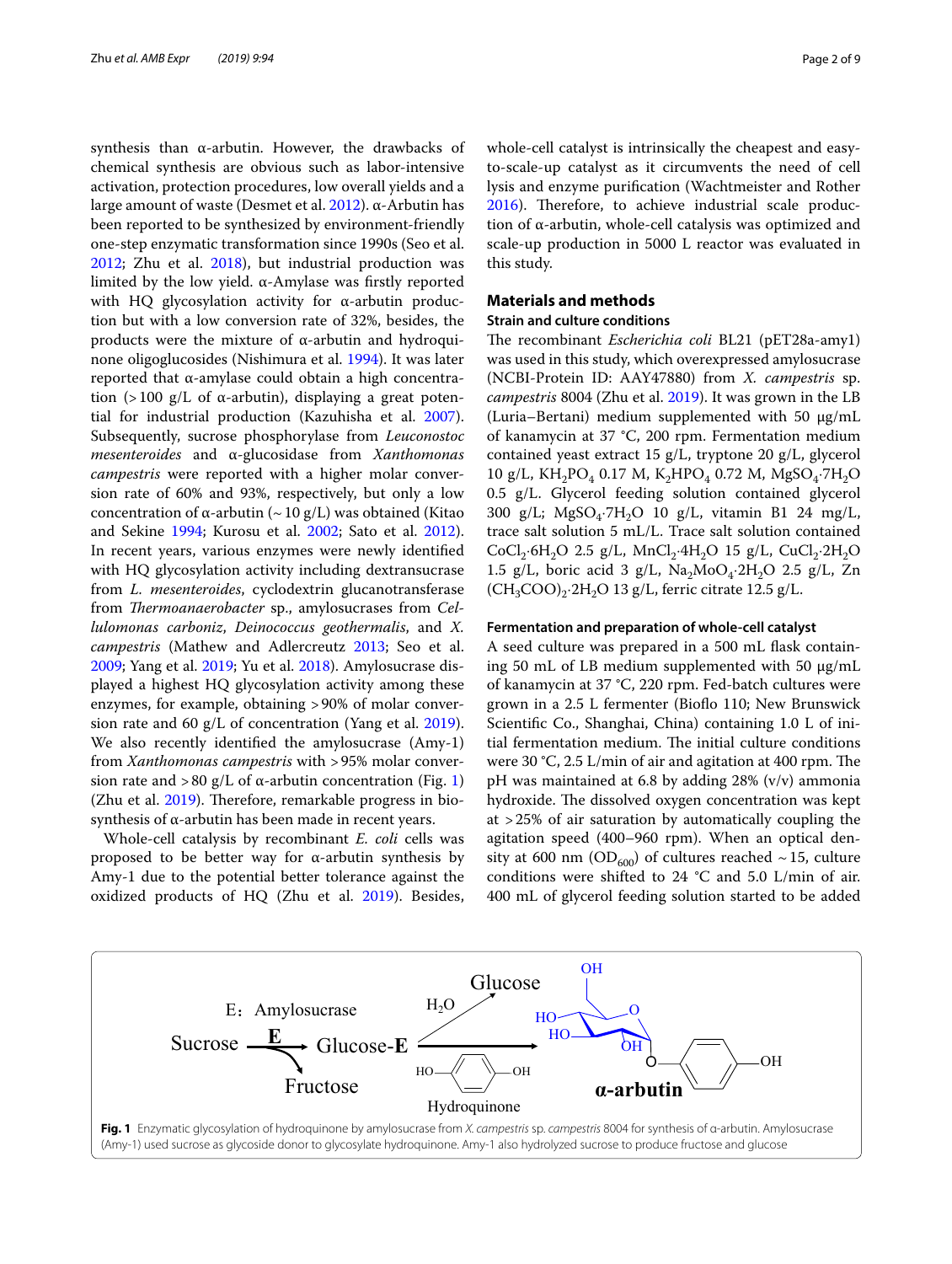with constant speed (12 mL/h/L of initial fermentation volume). 150 mL of lactose solution (20% of lactose) also started to be added by a speed of 36 mL/h/L of initial fermentation volume. When  $OD_{600}$  of cultures reached to ~70, additional 150 mL of lactose solution was added with the same speed. After  $\sim$  40 h, when agitation speed decreased to <500 rpm, the fed-batch fermentation was ended and  $OD_{600}$  of culture reached to >100. The obtained cultures were stored at 4 °C for 2 weeks until they were used.

For the preparation of whole-cell catalysis, the culture was centrifuged by 5000×*g* at 4 °C for 10 min and the cells were washed and resuspended using 50 mM phosphate buffer system (PBS) (pH 7.0). The obtained cell suspension was used for glycosylation activity assay, and then diluted to diferent cell density as whole-cell catalyst.

#### **Glycosylation activity assay of whole‑cell catalysis**

The glycosylation activity assay of whole-cell catalysis was performed in 100 mL round-bottom fask with 50 mL reaction volume, which was incubated in a thermostatic waterbaths with a magnetic stirrer at 30 °C for 10 min. The reaction mixtures contained  $1.2$  M of sucrose, 30 mM of HQ, 5  $OD_{600}$  of cells, 50 mM PBS (pH 7.0). Each experiment was carried out in triplicate. One unit of glucoside transfer activity was defned as the amount of whole-cell catalyst that produced 1 mM of α-arbutin per minute in above given conditions.

The amounts of HQ and  $\alpha$ -arbutin were measured by HPLC using a Shimadzu LC-20A system with SPD-MzoA Diode Array Detector (Kyoto, Japan) as described previously (Zhu et al. [2019](#page-8-16)).

## **Optimizing catalytic reaction conditions for whole‑cell biotransformation**

Glycosylation reaction by whole-cell catalyst was routinely performed in 100 mL round-bottom fask with 50 mL reaction volume, which was incubated in a thermostatic waterbaths with a magnetic stirrer. Diferent pH buffers in the range of 4.0–10.0 were compared, including 50 mM of sodium acetate bufer (pH 3.9–6.5), 50 mM of PBS (pH 5.6–7.8), and 10 mM of  $H_3BO_3-NaOH-KCl$ buffer ( $pH$  7.6–10.0). The reaction mixtures all contained  $5$   $\rm{OD}_{600}$  of cells (0.4 U/mL), 1.2 M of sucrose, and 50 mM of hydroquinone. The glycosylation activities of wholecell catalyst at various temperatures ranging from 15 to 60 °C were also evaluated and the molar conversion rates in 15 min were compared. The thermostability at different temperature was compared. The cell suspension solutions were incubated in thermostatic waterbaths with diferent temperature ranging from 20 to 45 °C. After incubated for 0.5–2.0 h, cell suspension solutions were taken for glycosylation activity assay. Each experiment mentioned above was carried out in triple.

## **Evaluating inhibitory efect of substrates, products and** *p***‑benzoquinone on activity of whole‑cell catalyst**

The inhibitory effects of HQ were evaluated with different initial HQ concentration at 20, 40, 50, 80, 100 and 120 mM in the reaction mixtures containing 5  $OD<sub>600</sub>$ of cell (0.4 U/mL) or 0.4 U/mL of Amy-1, and 1.2 M of sucrose in 50 mM PBS (pH 7.0). The amount of α-arbutin and HQ were monitored by HPLC analysis.

Product inhibition of glucose and fructose was tested. Various initial concentrations including 0 M (control), 0.1 M, 0.2 M, 0.4 M, 0.6 M, 0.8 M, and 1.0 M were used. The mixtures contained 5  $OD_{600}$  of cell (0.4 U/mL), 50 mM of HQ, 1.0 M of sucrose in 50 mM of PBS (pH7.0). After 0.5 h of reaction, the molar conversion rates were calculated as following:  $(C_{0.5Arb}/(C_{0.5Arb}+C_{0.5HQ}))$ \*100, where  $C_{0.5Arb}$  is molar concentration of arbutin (mM) at 0.5 h;  $C_{0.5HO}$  is the HQ molar concentration (mM) at 0.5 h. Relative activity was calculated by comparison with the molar conversion rate of control.

Diferent molar ratios (1:1, 5:1, 10:1, 20:1 and 40:1) of glucoside donor sucrose and acceptor hydroquinone were prepared by varying the sucrose concentration (30 mM–1.2 M) with constant HQ concentration (30 mM). The reactions were catalyzed by 10  $OD<sub>600</sub>$  of cell (0.8 U/mL) or 0.8 U/mL of Amy-1 at 30 °C.

The inhibitory effect of *p*-benzoquinone was evaluated in the reaction mixture containing 20  $OD<sub>600</sub>$  of cell  $(1.6 \text{ U/mL})$  or  $1.6 \text{ U/mL}$  of Amy-1, 30 mM of HQ, 1.2 M of sucrose, and diferent initial concentration of *p*-benzoquinone including 0, 0.1, 0.5, 1.0 and 5.0 mM, respectively. The mixtures were incubated at 30 °C. Each experiment mentioned above was carried out in triple.

## **Sucrose hydrolysis activity assay**

The sucrose hydrolysis activity of whole-cell catalysis was performed in 100 mL round-bottom fask as mentioned above. The reaction mixtures contained 1.2 M of sucrose, 5 and 10  $OD<sub>600</sub>$  of cells, 50 mM PBS (pH 7.0). The mixtures were incubated for 19 h at 30  $^{\circ}$ C. The amounts of sucrose, glucose and fructose were measured by HPLC using an Agilent 1260 Infnity system with evaporative light scattering detector G4260B ELSD (Agilent, USA). 0.1 mL of the reaction mixture was added into 0.9 mL of deionized water. The sample was heated for 5 min at 100 °C, and then centrifuged  $(15,000\times g,$ 5 min). The supernatant was further diluted by 20-fold and fltrated with 0.2 nm PTFE membrane for HLPC analysis. HPLC conditions: column, Xtimate Sugar-Ca (300 mm  $\times$  7.8 mm, 5 µm) (Welch Materials Inc., Shanghai, China); mobile phase, ultrapure water; flow rate,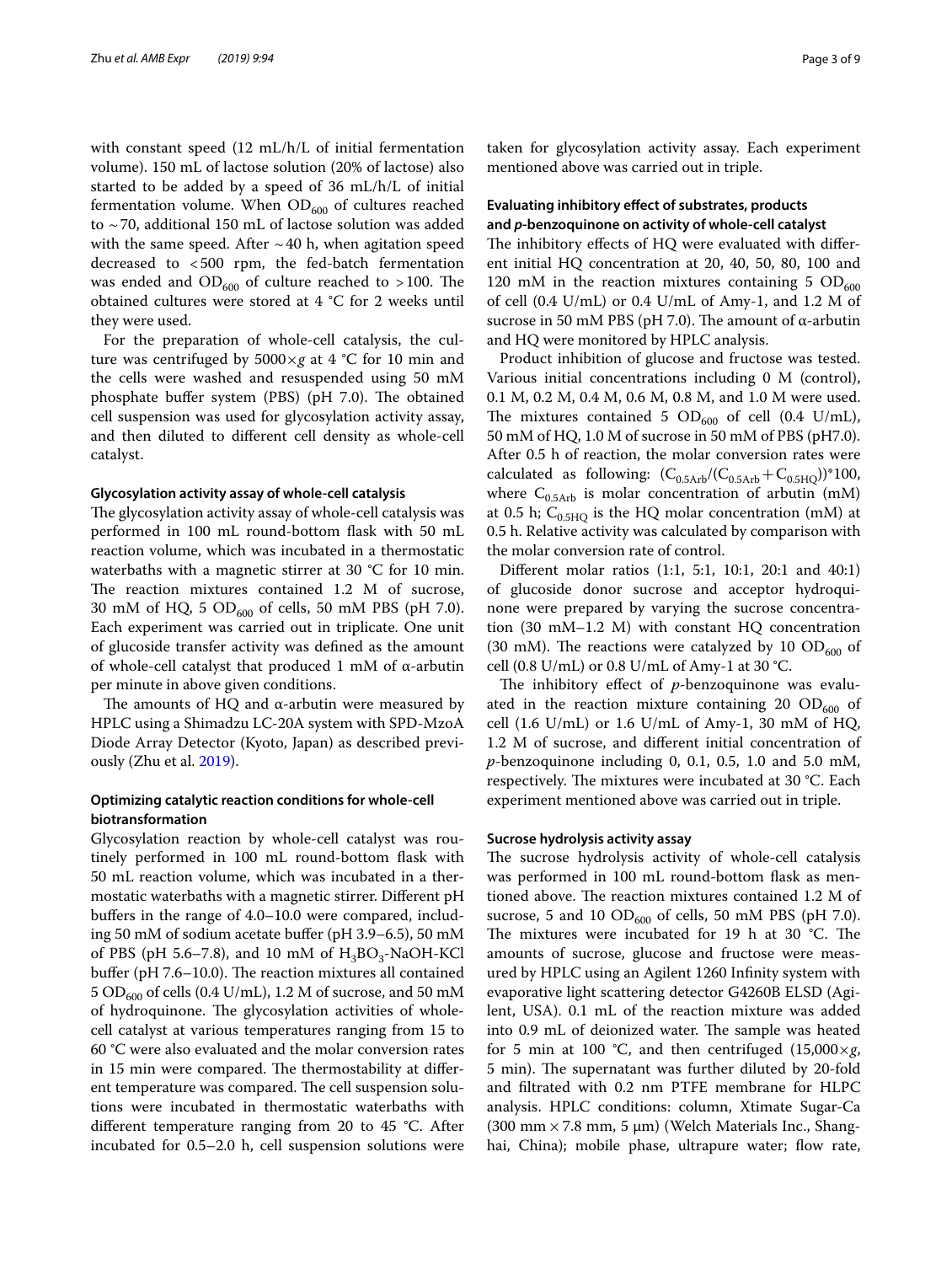0.5 mL/min; and temperature, 70 °C; injection volume, 10 μL. The parameters for the ELSD were as follows: evaporator temperature: 90 °C, nebulizer temperature: 50 °C, gas fow: 1.2 SLM, data rate: 40 Hz, LED intensity: 100%, PMT gain: 1, smooth: 10. Each experiment was carried out in triplicate.

#### **Batch‑feeding whole‑cell catalysis in laboratory scale**

Batch-feeding whole-cell catalysis was performed in 100 mL round-bottom fask with 50 mL reaction volume, which was incubated in a thermostatic waterbaths with a magnetic stirrer at  $30$  °C. The initial reaction mixture contained 1.2 M sucrose, 60 mM HQ, and diferent concentrations of cells  $OD_{600} = 1.0, 5.0, 10, 20$  in 50 mM PBS (pH 7.0). Every 10–30 min, 0.1 mL of samples was added into 0.9 mL of stop solution, and then used for HPLC analysis of HQ and α-arbutin. After that, diferent amounts of solid HQ were added into the reaction mixtures to supplement to 60 mM. Meanwhile, 0.1 mL of samples was taken and added into 0.9 mL of deionized water, which were used for sugar component analysis by HPLC as mentioned above. After about 9 h of reaction, a certain amount of solid sucrose was added into the reaction mixture. Two parallel experiments were carried out.

## **Scale‑up biotransformation in 5000‑L reactor**

The scale-up production was performed in the fermentation plant of Zhejiang Meidi Biotechnology Co., Ltd. (Xinchang, Zhejiang, China). A seed culture was prepared in a 5 L fask containing 500 mL of LB medium supplemented with 50 μg/mL of kanamycin at 37 °C, 220 rpm. A second-stage seed cultures were grown in a 50 L fermenter (Eastbio, Zhenjiang, China) containing 25 L of fermentation medium supplemented with 50 μg/mL of kanamycin for 5 h at 37 °C, 300 rpm. Fedbatch fermentation was carried out in a 500 L fermenter (Eastbio, Zhenjiang, China) with 200 L of fermentation medium. The culture conditions including temperature, pH, dissolved oxygen and feeding speed were the same as mentioned above. A cell culture with  $\sim$  100 of OD<sub>600</sub> was obtained and glycosylation activity was analyzed. All cell culture was transferred into a 5000 L reactor. Sucrose added to 1.2 M and deionized water was added to a certain volume such as 3500 L and 4000 L, and then HQ was constantly added to 50 mM. The batch-feeding whole-cell catalysis was carried out in the 5000-L reactor.

## **Results**

## **Better catalytic performance by recombinant** *E. coli* **cells than purifed amylosucrase**

Amylosucrase Amy-1 from *X. campestris* pv. *campestris* 8004 could glycosylate HQ with high yield and high conversion rate as we previously reported (Zhu et al. [2019](#page-8-16)) (Fig. [1](#page-1-0)), but its activity was seriously inhibited by oxidized HQ products. In contrast, whole-cell catalysis displayed a better catalytic performance. For example, whole-cell catalyst behaved a much better tolerance against *p*-benzoquinone as showed in Fig. [2](#page-4-0)a. Addition of 0.5 mM of *p*-benzoquinone cause only 17% decline in glycosylation rate for whole cells in comparison to 67% decline for the purifed enzyme. 10-fold higher glycosylation rate was maintained by whole-cell catalysis when 5 mM of *p*-benzoquinone was added. The substrate HQ also caused serious inhibition, while whole-cell catalyst displayed a similar susceptibility to HQ (Fig. [2b](#page-4-0)) in comparison with the purifed enzyme. Hence, the batchfeeding bioconversion strategy was still required when whole-cell catalyst was used. Interestingly, a very high molar ratio of glycoside donor and acceptor was no longer required for whole-cell catalyst (Fig. [2](#page-4-0)c), in contrast, as high as 80:1 of sucrose and HQ was required purifed Amy-1 to obtain a high conversion rate (>99%). When whole cells were used for catalysis, 5:1 and 15:1 of molar ratio of sucrose and HQ could achieve >95% and >99% of molar conversion rate, respectively. Therefore, catalyst of recombinant *E. coli* cells displayed a much better catalytic performance than purifed amylosucrase Amy-1.

## **Optimal conditions for α‑arbutin synthesis by whole‑cell biotransformation**

For optimal conditions of whole-cell bioconversion were further evaluated (Fig. [3\)](#page-5-0). In contrast to purifed Amy-1, whole-cell catalyst could effectively function in a wider range of pH (5.0–8.5), optimal pH 5.5–6.5 in PBS (Fig. [3a](#page-5-0)). The fastest glycosylation rate within the frst 15 min happened at 50 °C in the range fo 15–60 °C (Fig. [3](#page-5-0)b), which was 15 °C higher than the purifed Amy-1. However, the whole-cell catalyst also displayed poor thermostability and was almost completely inactivated at 45 °C for 1 h (Fig. [3c](#page-5-0)). It could keep >68% of initial activity after 9.5 h at 30  $^{\circ}$ C. Therefore, the optimal catalytic temperature by whole cells was also 30 °C, which was the same as the purifed Amy-1.

To avoid the inhibition of substrate, 50–80 mM of initial HQ concentration was recommended for batchfeeding catalysis process (Fig. [3](#page-5-0)d). Among main products including α-arbutin, fructose and glucose, α-arbutin almost did not cause any inhibition (similar to purifed Amy-1), 1.0 M of fructose only caused <18% inhibition, while 0.6–1.0 M of glucose would cause 46–60% decline in glycosylation rate (Fig. [3](#page-5-0)e). Glucose was produced due to sucrose hydrolysis by Amy-1 (Fig. [3](#page-5-0)f). Hence, competitive relations were found between glycosylation and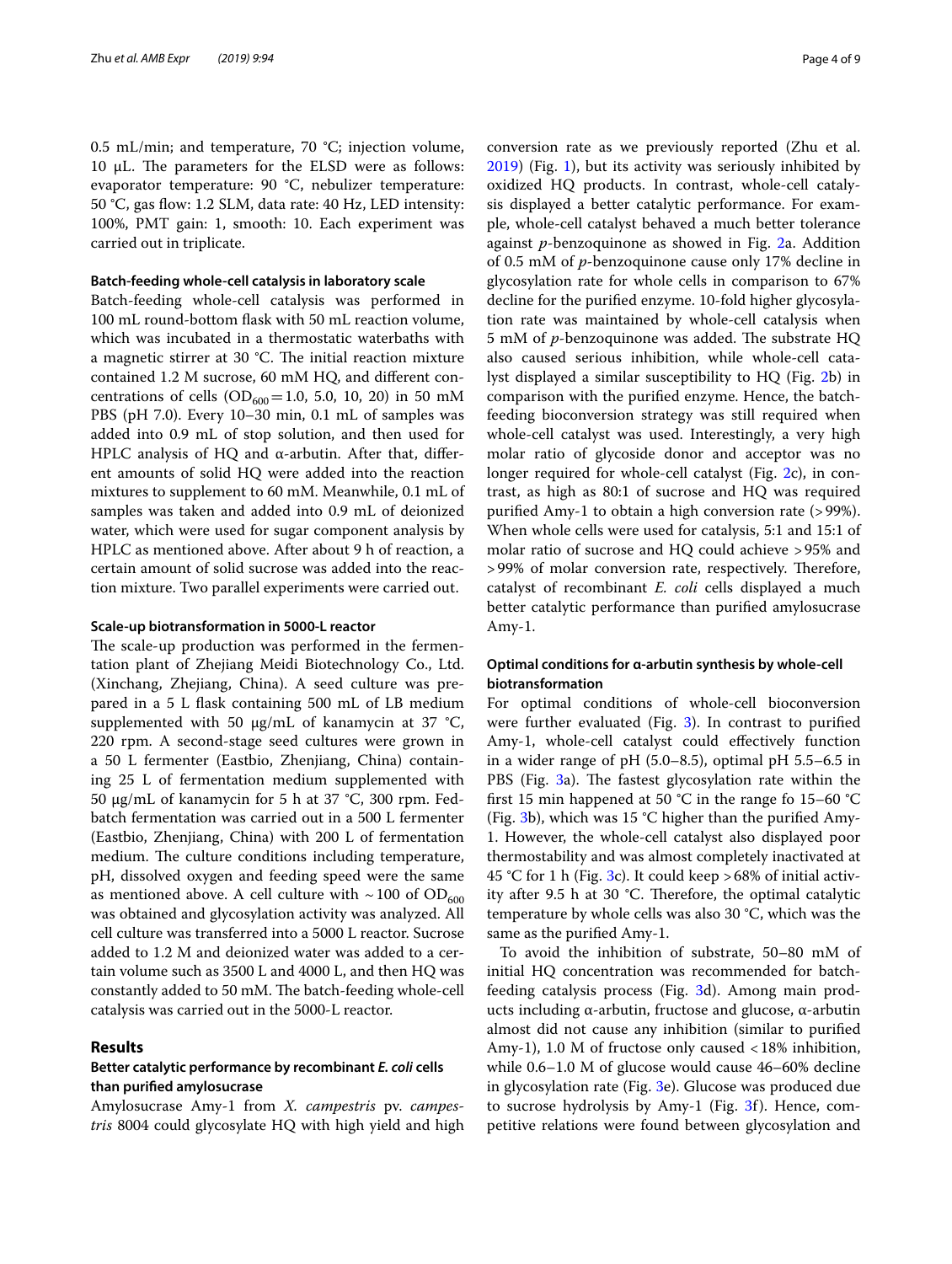

hydrolysis. A high glycosylation activity of whole-cell catalyst might cause excess hydrolysis of sucrose, resulting in high concentration of glucose. For example in Fig. [3](#page-5-0)f, in comparison to 5 of  $OD_{600}$  of cell density (0.4 U/mL), 10 of  $OD_{600}$  caused faster accumulation of glucose and up to 0.6 M of glucose was produced after 19 h in absent of HQ.

<span id="page-4-0"></span>

## **High‑yield synthesis of α‑arbutin by batch‑feeding whole‑cell catalysis**

Batch-feeding strategy was used to avoid substrate inhibition, while the feeding rate of HQ was determined by the glycosylation activity of the whole-cell catalyst, which was also related to sucrose hydrolysis and glucose accumulation. To explore the interrelation between glycosylation rate, HQ-fed rate, and sucrose hydrolysis rate, diferent cell density was used for batch-feeding whole-cell catalysis and the concentrations of sucrose, α-arbutin, glucose and fructose were monitored (Fig. [4](#page-6-0)).

According to the changes of α-arbutin concentration, the whole glycosylation process could be divided into three steps including initial step, fast step and balancing step regardless of the cell density. For example, for a high cell density like 20 of  $OD_{600}$  (1.6 U/mL) was used (Fig. [4](#page-6-0)a), Within 13 h of catalysis process, the frst 2 h was designated as initial step with 17.4 mM  $h^{-1}$  of productivity, 2–10 h was designated as fast step with 55.6 mM  $h^{-1}$  of productivity, and 10–13 h was designated as balancing step with 8.7 mM  $h^{-1}$  of productivity. The final concentration of α-arbutin was 546 mM. When 10 of  $OD_{600}$  (0.8 U/mL) was used (Fig. [4](#page-6-0)b), the three steps were 0–4 h (17.4 mM  $h^{-1}$ ), 4–14 h (45.4 mM  $h^{-1}$ ) and 14–18 h (7.1 mM  $h^{-1}$ ), respectively, and final concentration was 540 mM of α-arbutin. For 5.0 of OD<sub>600</sub> (0.4 U/ mL) (Fig. [4](#page-6-0)c), the three steps were 0–6 h (11.4 mM  $h^{-1}$ ), 6–14 h (34.8 mM h<sup>-1</sup>) and 14–18 h (9 mM h<sup>-1</sup>), respectively, and fnal concentration was 383 mM of α-arbutin. For 1.0 of  $OD_{600}$  (0.08 U/mL) (Fig. [4](#page-6-0)d), only initial step (0–6.6 h) and fast step (6.6–18 h) were observed due to the low enzymatic activity, and fnal concentration of α-arbutin was 156 mM.

By comparing concentration changes of sucrose, fructose and glucose, transglycosylation reaction and hydrolysis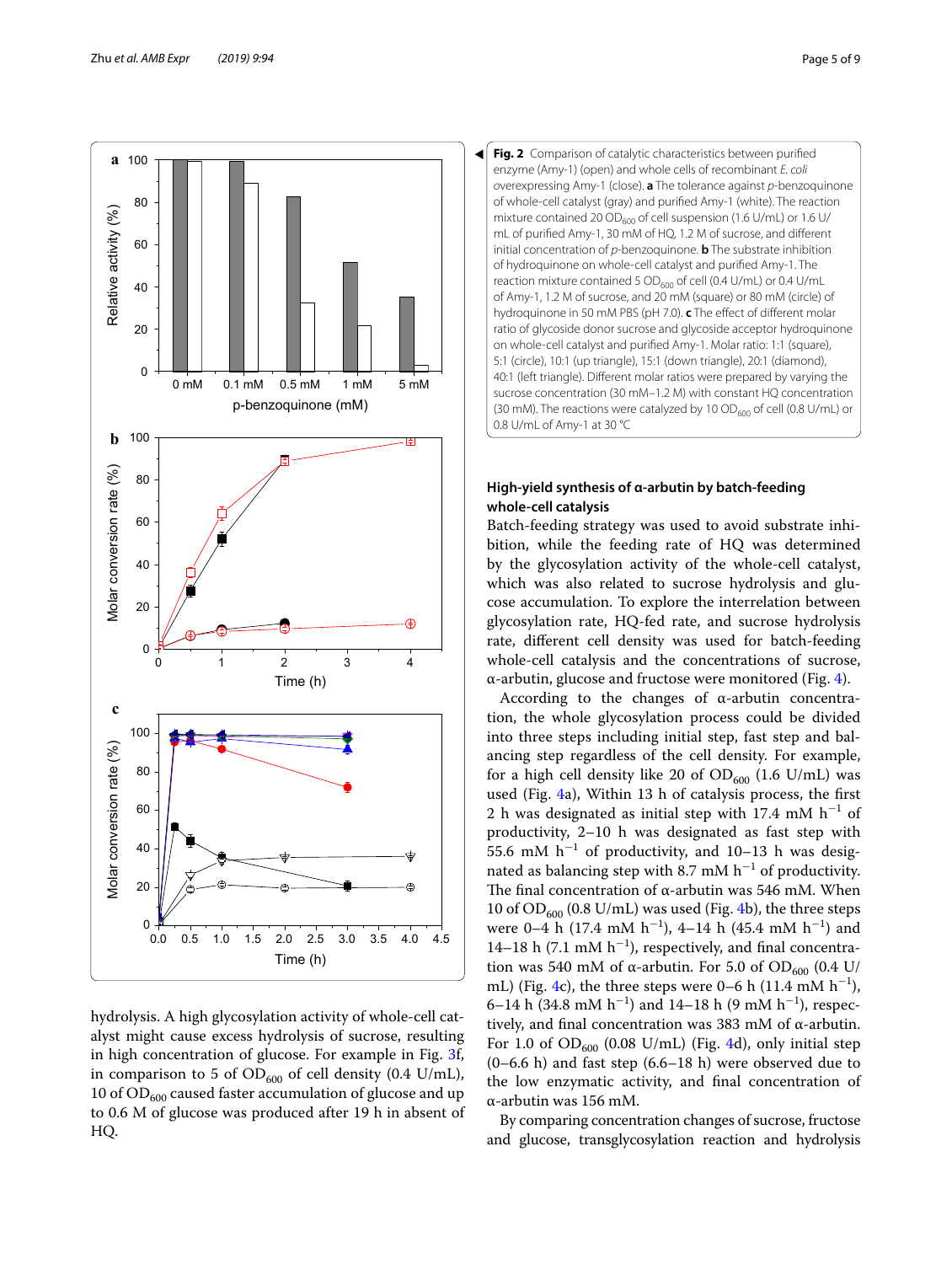

<span id="page-5-0"></span>reaction simultaneously happened during the whole catalysis process. Higher glycosylation activity resulted in faster sucrose hydrolysis rate. Therefore, substantial hydrolysis of sucrose occurred and glycosylation rate suddenly declined at 7–9 h of catalysis reaction by 20 of  $OD_{600}$ . Sucrose was added to restore glycosylation rate when its concentration decreased to below 0.5 M. In addition, sucrose continued to be hydrolyzed even at balancing step. For example, concentrations of fructose and glucose still quickly increased at 10–13 h (Fig. [4a](#page-6-0)), resulting in the accumulation of glucose at high concentration (up to 0.7 M at13 h) and significant inhibition of glycosylation. The activity of the whole-cell catalyst would decline due to poor thermostability, for example, when reactions were catalyzed by 10 and 5.0 of  $OD_{600}$ , glycosylation rate and hydrolysis rate both decreased after 14 h of reaction (Fig. [4b](#page-6-0), c). Therefore, the reaction catalyzed by 10 of  $OD_{600}$  (0.8 U/mL) was optimal for high-yield production of  $\alpha$ -arbutin.

### **Scale‑up production of α‑arbutin in 5000 L reactor**

The production of  $\alpha$ -arbutin by batch-feeding whole-cell biotransformation was scaled up in 5000-L reactor.  $\sim$  10.0 of  $OD_{600}$  of whole-cell catalyst was used. Two batches were examined as showed in Table [1](#page-6-1) and Fig. [5](#page-7-0)a (Batch 1#). The total volume in Batch 1# and Batch 2# was 3500 L and 4000 L, respectively. According to the synthetic curve of α-arbutin shown in Fig.  $5a$  $5a$ , the first 3.5 h was designated as initial step with 10.3 mM  $h^{-1}$  of productivity, 3.5–20 h as fast step with 21.2 mM  $h^{-1}$  and 20–22 h as balancing step with 7.2 mM  $h^{-1}$ . A significant decline of glycosylation rate happened at about 11 h during the fast step, and sucrose was then added to restore the glycosylation rate. HQ concentration was continuously examined by HPLC, and supplemented to 50 mM after each analysis. The final concentration of  $\alpha$ -arbutin in Batch 1# and Batch 2# was 397 mM and 375 mM and molar conversion rate was 95% and 94.2%, respectively. Comparing to the catalysis in the laboratory scale (Fig. [4](#page-6-0)b), the fnal yield decreased by 36–44%, which might result from the declined glycosylation activity of whole-cell catalyst prepared in a 500-L fermenter. Whereas, the molar conversion rate was almost equivalent to that in laboratory scale. The yield was still in the highest level by comparing to previous report (Yang et al. [2019](#page-8-14); Zhu et al. [2018](#page-8-6)). Therefore, the scale-up production of  $\alpha$ -arbutin by batchfeeding whole-cell biotransformation is satisfactory. In addition, the product of  $\alpha$ -arbutin could be rapidly separated from whole-cell catalyst by microfltration equipment, and refned to highly-purifed product as showed in Fig.  $5b$  (purity > 99%).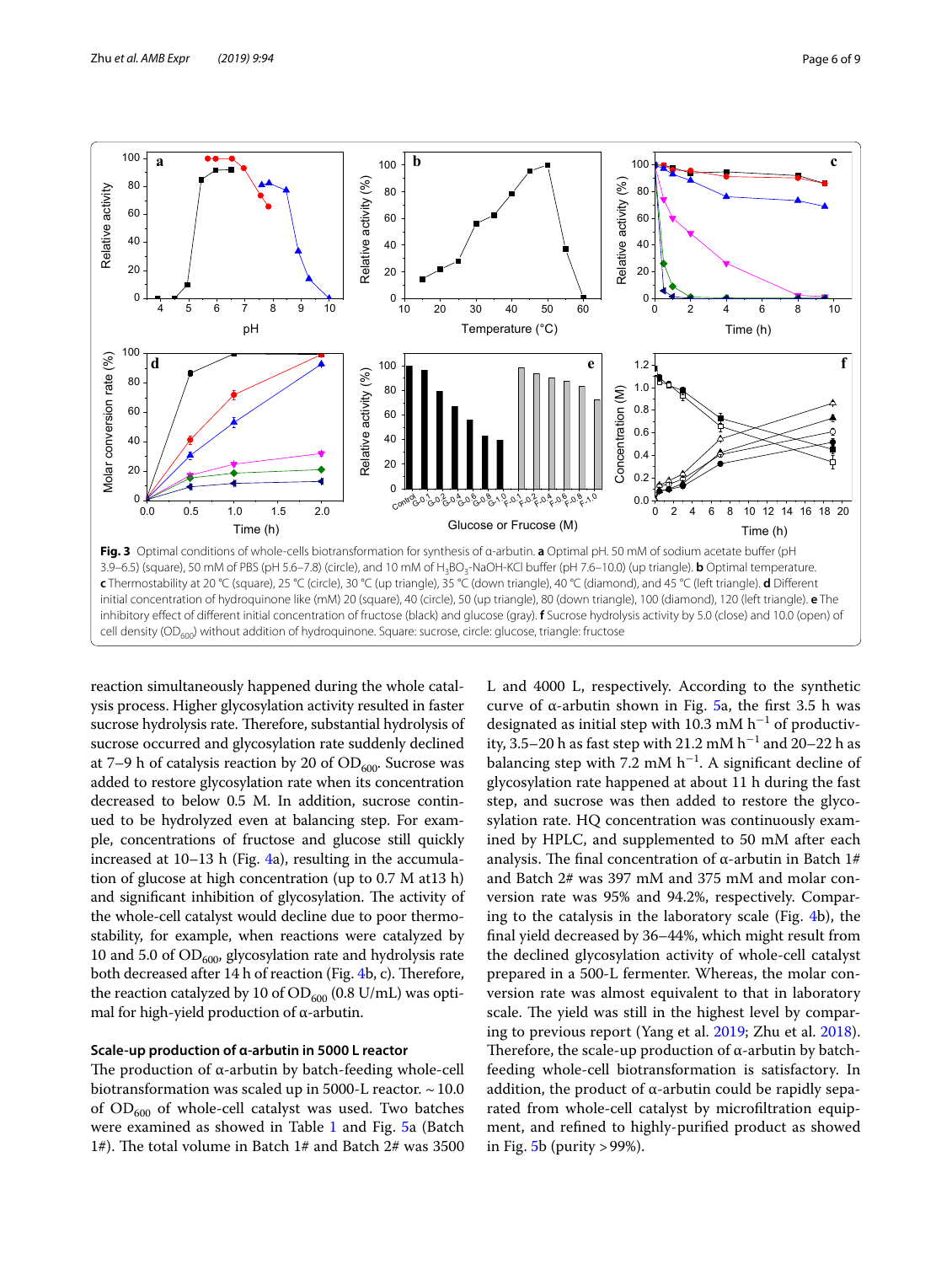

<span id="page-6-0"></span>was also supplemented at 9 h in the reaction (**a**, **b**). Square: α-arbutin, circle: sucrose, up triangle: glucose, down triangle: fructose

## <span id="page-6-1"></span>**Table 1 Related parameters in the scale-up biotransformation process of 5000-L reactor**

| <b>Parameters</b>                                         | Batch 1# | Batch 2#   |
|-----------------------------------------------------------|----------|------------|
| Final concentration, mM                                   |          |            |
| $\alpha$ -Arbutin                                         | 397      | 375        |
| Hydroquinone                                              | 4.54     | 6.18       |
| Total yield of a-arbutin, kg                              | ~1.378   | ~108       |
| Total feeding amount of Hydroqui-<br>none, ka             | 161      | 175        |
| Total amount of sucrose, kg                               | 1150     | 1600       |
| Final volume, kL                                          | ~1.5     | $~1$ – 4.0 |
| Catalytic time, h                                         | 22       | 22.5       |
| Productivity, kg $\cdot$ kL <sup>-1</sup> h <sup>-1</sup> | 4.91     | 4.53       |
| Molar conversion rate, %                                  | 95%      | 94.2%      |

## **Discussion**

Environment-friendly one-step enzymatic transformation for synthesis of α-arbutin attracted wide interests due to rapid growth in global skin-whitening cosmetics

market (Migas and Krauze-Baranowska [2015](#page-8-2); Zhu et al. [2018](#page-8-6)). We recently identifed the amylosucrase (Amy-1) from *X. campestris* pv. *campestris* 8004 as a new HQ glycosylation enzyme with the highest activity by comparing to other enzymes (Zhu et al. [2018](#page-8-6), [2019\)](#page-8-16). In this study, whole-cell catalysis was proved to remarkably outperform enzymatic catalysis including better tolerance to oxidation products of HQ, lower ratio of glycoside donor and acceptor, no decrease in conversion rate. Therefore, a higher concentration (546 mM, 148.5 g/L) of α-arbutin was obtained by whole-cell catalysis than that by purifed enzyme as previously reported (Zhu et al. [2019](#page-8-16)). In addition, whole-cell catalysis has inherent advantages like no need of cell lysis and enzyme purifcation and easy-to-scale-up of process (Wachtmeister and Rother [2016](#page-8-17)). In this study, production process was scaled up in 5000 L reactor. Cell cultures were prepared in 500 L fermenter by high-density fermentation, and then were diluted by 10-fold for direct use as catalyst. Its activity declined by 30–40% due to the lack of kanamycin in comparison with the cells cultured in 2.5 L fermenter.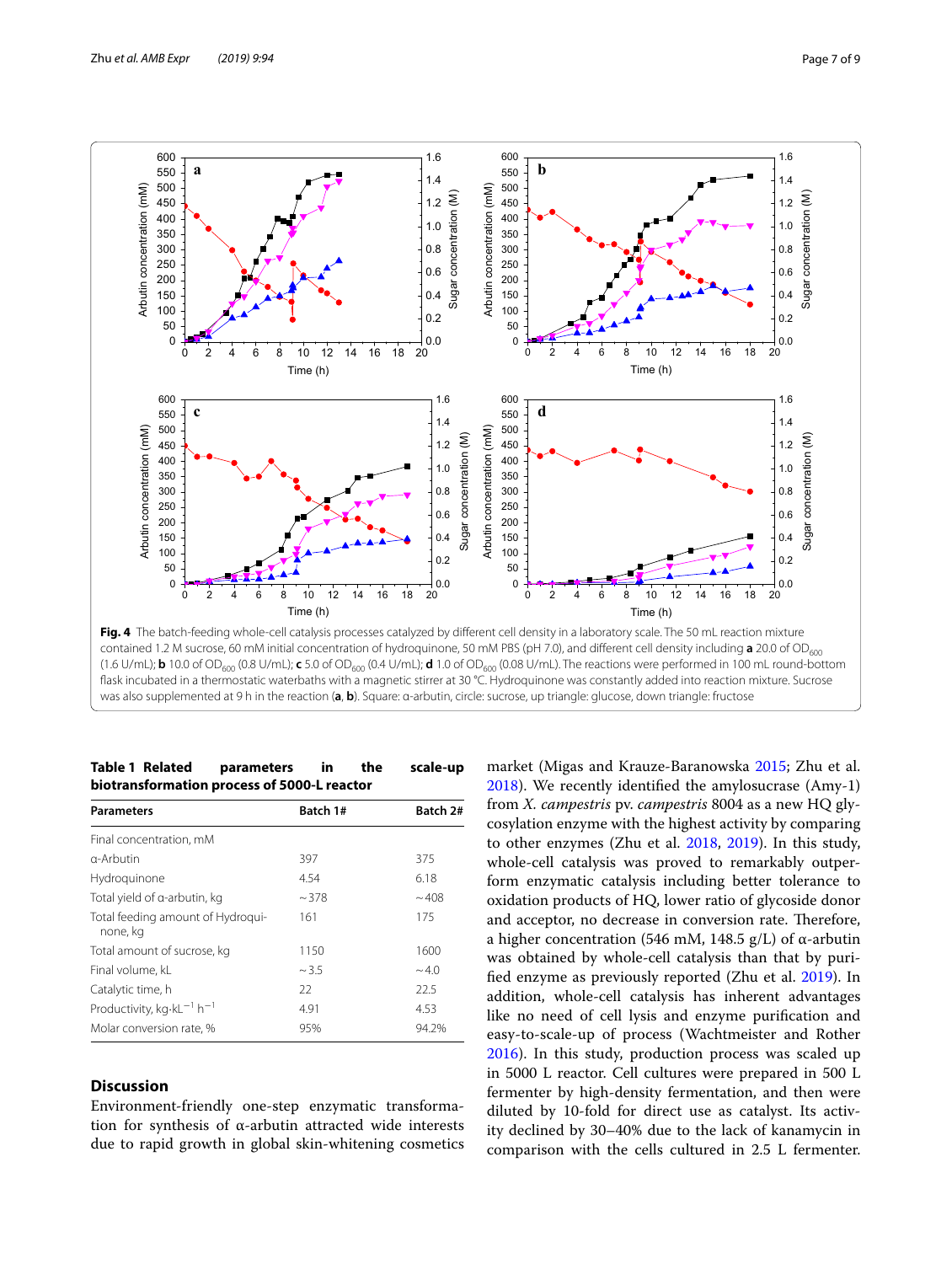

<span id="page-7-0"></span>The final concentrations of  $375-397$  mM ( $102-108$  g/L), molar conversion rate  $({\sim}95%)$  and productivity (4.53– 4.91 kg  $kL^{-1}$  h<sup>-1</sup>) were satisfactory, which were much higher than those of scale-up production by the cells of *Xanthomonas* BT-112 (Wei et al. [2016](#page-8-18)) and recombinant *E. coli* cells (Yang et al. [2019](#page-8-14)). Therefore, batch-feeding whole-cell biotransformation by recombinant *E. coli* cells expressing Amy-1 is efective for industrial production of α-arbutin.

According to the optimal conditions for whole-cell catalysis, cell microenvironment enhanced the tolerance against *p*-benzoquinone and broadened pH range, but did not provided a protective function on the thermostability and susceptibility to HQ. It is still essential to use feeding strategy by constantly monitoring HQ concentration for whole-cell catalysis. Although a lower mole ratio of glycoside donor and acceptor was required by whole-cell catalyst, a very high initial concentration of sucrose  $(1.2 \text{ M})$  was still used. This is because of the fact that a high concentration of sucrose can decrease sucrose hydrolysis rate, which is similar with other glycosylation reactions catalyzed by glycosidase (Kurosu et al. [2002](#page-8-10)).

Amylosucrase is a sucrose-utilizing multifunctional enzyme. It can catalyze a variety of tranglycosylation reactions (polymerization, isomerization and glycosylation) and hydrolysis reaction (Tian et al. [2018\)](#page-8-19). Only four main sugar-related compounds were detected in the reaction mixture including sucrose, glucose, fructose and α-arbutin, meaning HQ glycosylation reaction and sucrose hydrolysis reaction were dominant in the catalytic process. Factors infuencing

these two reactions included HQ-fed rate, catalyst's activity, sucrose concertation, and glucose accumulation. HQ-fed rate need to be carefully controlled in order to avoid HQ inhibition and excess hydrolysis of sucrose. An excess loading of catalyst (like 20 of  $OD<sub>600</sub>$ in Fig. [4a](#page-6-0)) would result in a substantial hydrolysis of sucrose and with glucose accumulation, which inhibits HQ glycosylation. Sucrose need to be supplemented if its concentration declined to < 0.5 M during fast step of catalysis process. Therefore, it is important to balance glycosylation rate and hydrolysis rate by controlling these operational parameters for high-yield production of α-arbutin.

Overall, our results proved that batch-feeding whole-cell biotransformation was easy to be scaled up for industrial production of α-arbutin. Scale-up of catalysis process should carefully adjust HQ-fed rate. The product of α-arbutin can be easily separated from whole-cell catalyst by microfiltration equipment, besides, the high product yield and conversion rate also can cut down the cost of the downstream process for α-arbutin refining. Besides, considering the employment of sucrose with low cost, the onestep biotransformation can be successfully applied for industrial production of α-arbutin.

## **Abbreviations**

HQ: hydroquinone; LB: Luria–Bertani; PBS: phosphate buffer system; OD600: optical density at 600 nm.

#### **Acknowledgements**

We thank Zhejiang Meidi Biotechnology Co., Ltd. for providing the experimental workshop and technical support.